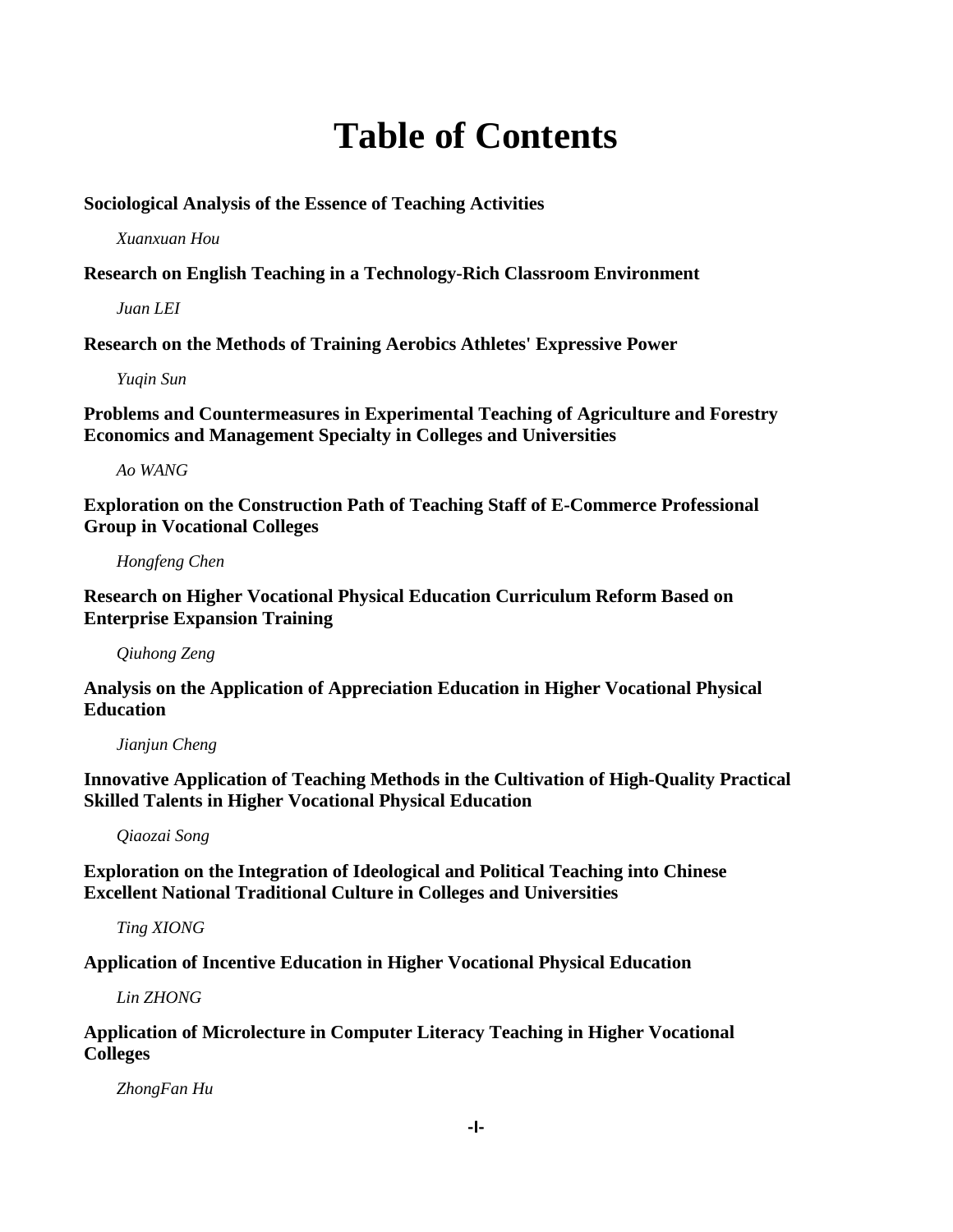**Research on the Application Strategy of Curriculum Ideological Politics in Medical Clinical Internal Medicine Teaching**

*Yu QIN*

**Research on College English Teaching Reform under the Background of New Media**

*Xiaopeng Wu*

**Application of Online and Offline Mixed Teaching Mode in French Teaching Reform**

*Can CUI*

**Thoughts on the Reform of Ideological and Political Teaching of Financial Management Specialty Courses in Colleges and Universities**

*Ming FAN*

**Strategies for Life-Oriented Education of College Students' Values in the New Media Environment**

*Jing GONG*

**Analysis of the Relationship between Physical Education and Sports Training in Colleges and Universities**

*Qinghua Jiang*

**Analysis on the Innovation Path of College Physical Education Teaching in the Era of Self-Media**

*Mingfeng Li*

**The Construction of Interactive Teaching Mode for Public Japanese Courses in Universities under the Background of Information Technology**

*Xuejie Li*

**Application and Practice of PBL Teaching Method in the Teaching of History Theory Course**

*Ruiyao Ren*

**On the Reform of Physical Education in Higher Vocational Colleges in the New Era**

*Bin HUANG*

**Analysis and Exploration of English Teaching in Higher Vocational Colleges and the Cultivation of Students' Professional Ability**

*JING AI*

**Strategies for Improving the Practical Teaching Ability of Ideological and Political Teachers in Higher Vocational Colleges**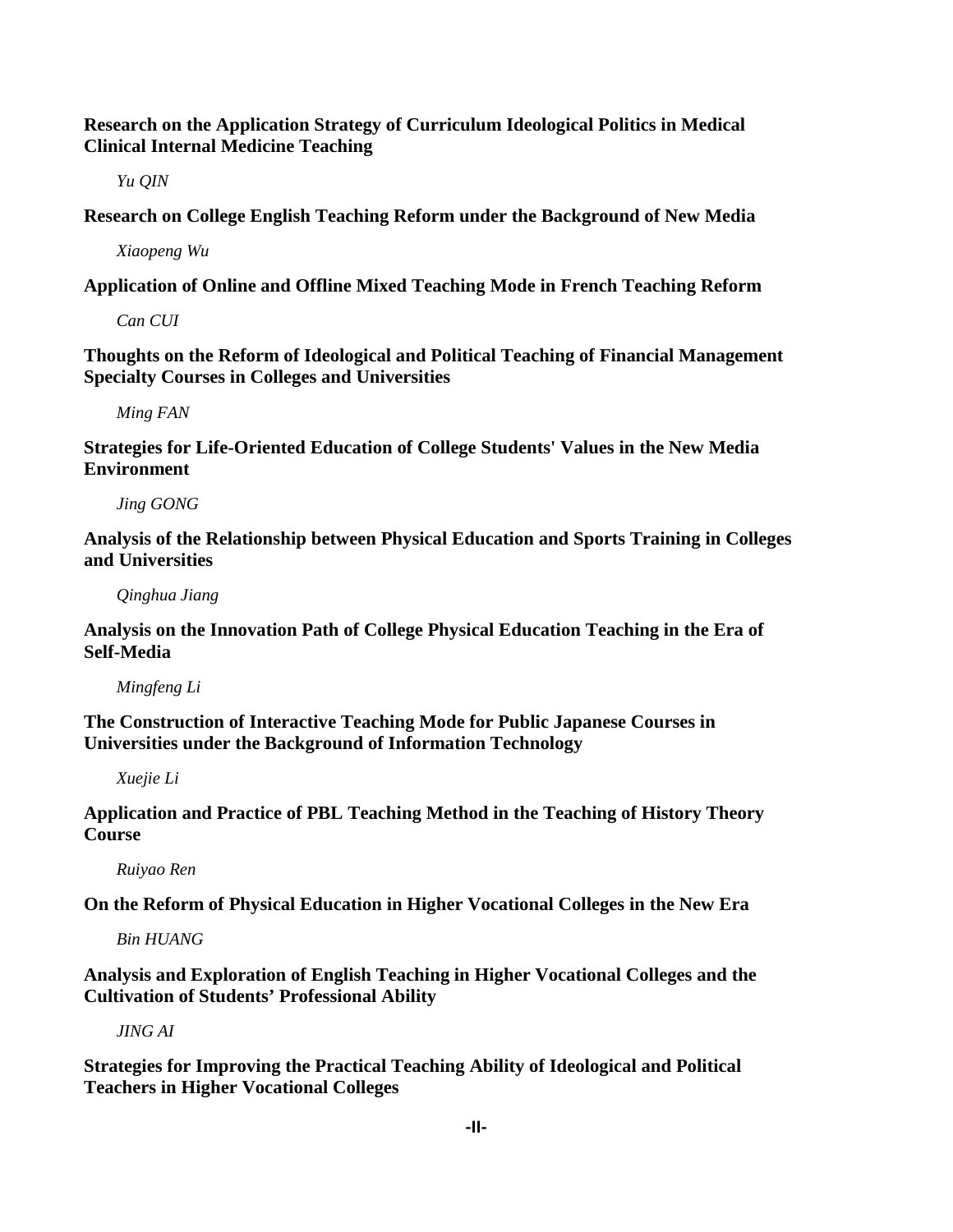## *Zhihua Chen*

**Discussion on Economics Teaching in Undergraduate Institutions on the Cultivation of Applied Talents**

*Xiaoli Huang*

**Infiltration and Integration of Ideological and Political Education in Higher Vocational English Classroom Teaching**

*Meiyu Jiao*

**Research on Music Education in Higher Vocational Colleges from the Perspective of Innovation**

*Fei Wang*

**The Path Analysis of School-Based Resource Synergy Three-Wide Education in Colleges and Universities**

*Bin Du, Liying Wang*

**The Rebellious Psychology of College Students Based on Psychological Needs in Ideological Education and Its Correction**

*Ying Wang*

**Research on the Status Quo of Preschool Piano Education and Its Improvement Strategies**

*Jialing Tang*

**A Study on the Quality Improvement of Graduate Student Employment under Blockchain Thinking**

*Ming Mu*

**Reflections on the Construction of Mathematics and Physics Curriculum System of General College Integration under the Background of New Engineering**

*Shao Zhiwei, Li Xingjun, Cheng Hongping*

**Analysis of Cross-Cultural Education in Korean Teaching from the Perspective of Constructivism**

*Xue Wang*

**Student's Personal Knowledge Management Model under the Complete Credit System**

*Wenfeng Liu, Xiang Ning*

**A Study on the Professional Development Path of English Teachers in Art Colleges Against the Background of Quality Education**

*Xia Chen, Qiao Zhang*